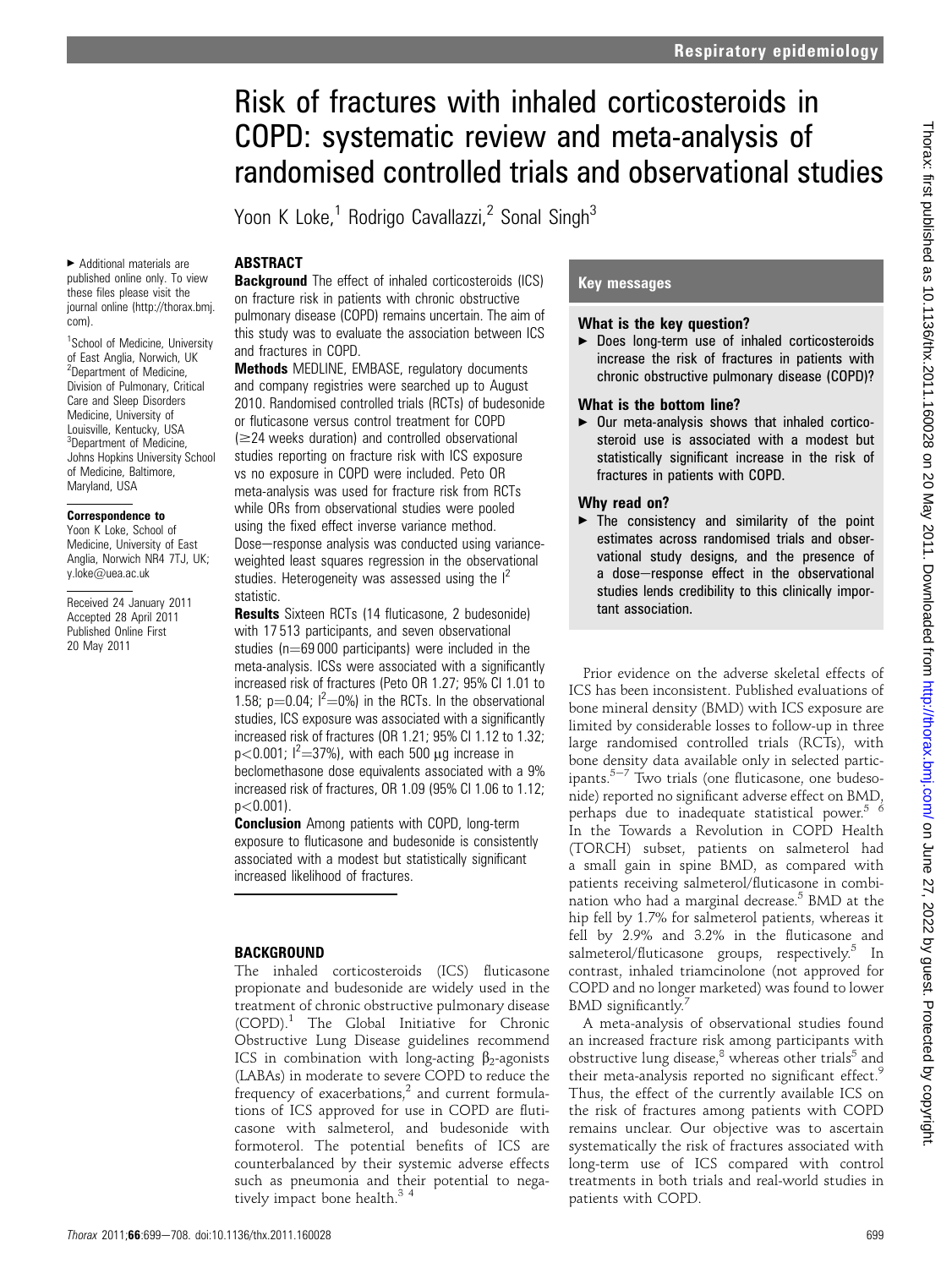#### **MFTHODS**

#### Inclusion criteria

Our inclusion criteria for RCTs were (1) parallel-group RCT of at least 24 weeks duration; (2) participants with COPD of any severity; (3) fluticasone or budesonide (which are licensed for use in COPD) as the intervention versus a control treatment, in which the comparison groups consisted of ICS versus placebo, or ICS in combination with a LABA versus a LABA alone; and (4) outcome data (including zero events) on fracture adverse events.

We also evaluated controlled observational studies (casecontrol, prospective cohort or retrospective cohort) reporting on the risk of fractures with any ICS exposure compared with those without ICS exposure in COPD. Eligible studies had to present ORs, RR/HRs or sufficient data to enable us to calculate the OR.

#### Exclusion criteria

We excluded trials of <24 weeks duration as we were interested in long-term fracture risk. We also excluded studies evaluating ICS use in acute exacerbations of COPD, or where mixed groups of participants (asthma/COPD) were enrolled but fracture outcomes were not separately reported for each group.

#### Search strategy

An electronic search (MEDLINE and EMBASE) was originally carried out in April 2009 as part of an earlier systematic review,  $10$ and this search was updated in August 2010 (see the online Appendix 1 for search terms). We examined the websites of the US Food and Drug Administration, and European regulatory authorities, and the manufacturers' clinical trials register of fluticasone<sup>11</sup> and budesonide.<sup>12</sup> The bibliographies of included studies and Cochrane Systematic Reviews were also used to identify relevant articles.

#### Study selection

Two reviewers (YKL and RC) independently, and in duplicate, scanned all titles and abstracts that indicated the study was an RCT or observational study evaluating the use of ICS in patients with COPD, and further assessed eligibility after retrieving full text versions of potentially relevant articles.

#### Study characteristics

We used a prespecified protocol to record study characteristics, diagnostic criteria for COPD, dose and frequency of interventions, mean age, sex and spirometric data of participants, and previous ICS use . The design and relevant data sources, duration of follow-up, the number of study participants and their selection criteria were recorded for the observational studies.

#### Risk of bias assessment

Two reviewers independently assessed the reporting of blinding, allocation concealment, withdrawals and the loss to follow-up in RCTs. In accordance with recommendations on assessing adverse effects, we extracted information on participant selection, ascertainment of exposure and outcomes, and methods of addressing confounding in observational studies.<sup>13</sup> Publication bias was assessed using a funnel plot.

#### Data extraction

Two reviewers independently extracted data (including zero events) on fractures (where available) from trial listings of 'Adverse Events' or 'Serious Adverse Events' in the results summaries from the clinical trials register and regulatory documents. In order to avoid duplication, we extracted fracture data based on unique study identifiers where listed. Unpublished reports were subsequently matched to journal manuscripts based on sample size, duration and intervention arms, and additional data extracted where necessary. Authors were contacted for data clarification where needed. Any discrepancies were resolved with 100% agreement after rechecking the source papers and further discussion among the three reviewers.

#### Statistical analysis

We pooled trial data using Review Manager (RevMan) version 5.1.1 (Nordic Cochrane Center, Copenhagen, Denmark) and calculated the Peto OR, using the recommended approach for meta-analysis of rare adverse events. In situations where the fixed effect model is valid, the Peto OR provides the best CI coverage and has greater statistical power in analysing rare events as compared with the random effects model.<sup>14 15</sup> We assessed statistical heterogeneity using the  $I^2$  statistic, with  $I^2$  $>50\%$  indicating a substantial level of heterogeneity.<sup>16</sup> If substantial statistical heterogeneity was found, we planned to explore sources of heterogeneity. Predefined sensitivity analyses were performed to check whether different control comparators and alternative statistical models (fixed effect with no continuity correction using StatsDirect software) would substantially change the findings.<sup>14</sup> Posthoc sensitivity analyses were performed based on long-term trials of >12 months duration, and trials with clear reporting of methodological components such as randomisation, blinding and follow-up.

The number needed to harm (NNH) (and 95% CI) with ICS was calculated by applying the OR estimates to the control





700 Thorax 2011;**66**:699-708. doi:10.1136/thx.2011.160028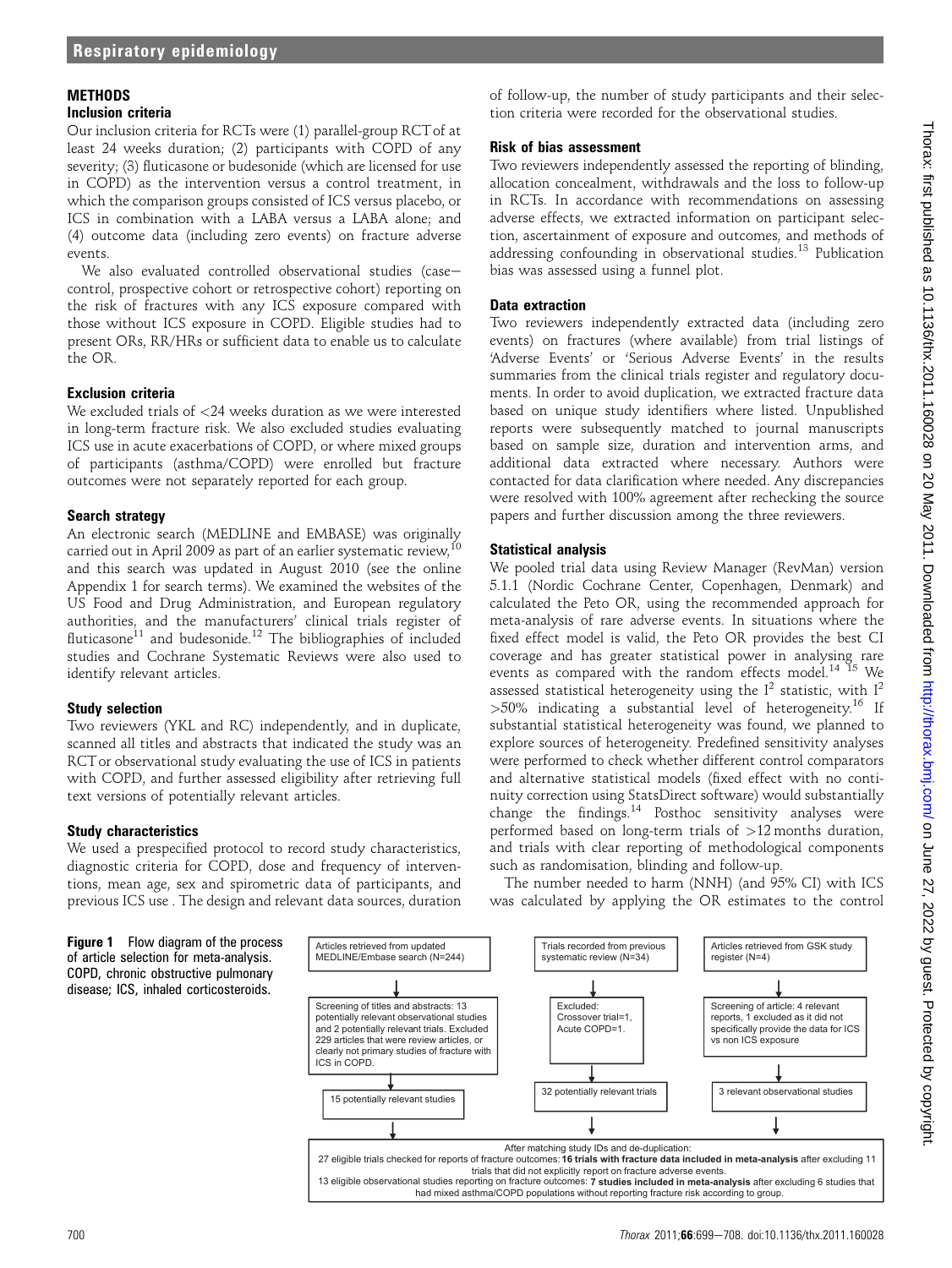Table 1 Characteristics of randomised controlled trials included in the analysis of fractures

| Source                                                    | <b>Location</b>                            | <b>Treatment</b><br>duration,<br>weeks | COPD criteria $\pm$                   |                                        | Male, %          | Mean age,<br>years (SD) | Mean %<br>predicted | <b>Prior ICS</b> |
|-----------------------------------------------------------|--------------------------------------------|----------------------------------------|---------------------------------------|----------------------------------------|------------------|-------------------------|---------------------|------------------|
|                                                           |                                            |                                        |                                       | Drug                                   |                  |                         | $FEV_1(SD)$         | use $(\%)$       |
| Anzueto SCO100250,<br>$2009^{w1 \text{ w16}}$             | 98 centres in the<br><b>USA and Canada</b> | 52                                     | FEV <sub>1</sub> /FVC < 70%           | SFC 50/250 µg<br>twice daily           | 51               | 65.4(9.1)               | 34 (11.1)           | 14               |
|                                                           |                                            |                                        |                                       | Sal 50 $\mu$ g twice daily             | 57               | 65.3 (8.8)              | 33.9 (10.6)         | 14               |
| Burge FLTB3054,                                           | 18 UK hospitals                            | 156                                    | FEV <sub>1</sub> /FVC < 70%           | Flu 500 µg twice daily                 | 75               | 63.7(7.1)               | 50.3 (14.9)         | 51.1             |
| 2000 <sup>w2</sup> w17                                    |                                            |                                        |                                       | Placebo                                | 74.2             | 63.8(7.1)               | 50.0(14.9)          | 57.0             |
| Calverley SFCB3024,<br>2003 <sup>w3</sup> w <sub>18</sub> | 196 centres in<br>25 countries             | 52                                     | ERS                                   | SFC 50/500 µg<br>twice daily           | 75               | 62.7(8.7)               | 44.8 (14.7)         | 50               |
|                                                           |                                            |                                        |                                       | Sal 50 $\mu$ g twice daily             | 70               | 63.2(8.6)               | 44.3 (13.8)         | 49               |
|                                                           |                                            |                                        |                                       | Flu 500 $\mu$ g twice daily            | 70               | 63.5(8.5)               | 45 (13.6)           | 54               |
|                                                           |                                            |                                        |                                       | Placebo                                | 75               | 63.4(8.6)               | 44.2 (13.7)         | 52               |
| Calverley SC030003,<br>2007 <sup>w4</sup> w <sub>19</sub> | 44 centres in<br>42 countries              | 156                                    | ERS                                   | SFC 50/500 µg<br>twice daily           | 75               | 65 (8.3)                | 44.3 (12.3)         | 47               |
|                                                           |                                            |                                        |                                       | Sal 50 $\mu$ g                         | 76               | 65.1 (8.2)              | 43.6 (12.6)         | 45               |
|                                                           |                                            |                                        |                                       | Flu 500 µg twice daily                 | 75               | 65 (8.4)                | 44.1 (12.3)         | 47               |
|                                                           |                                            |                                        |                                       | Placebo                                | 76               | 65 (8.2)                | 44.1 (12.3)         | 51               |
| Ferguson SCO40043,<br>2008 <sup>w5</sup> w20              | 94 centres in<br>North America             | 52                                     | ATS                                   | SFC 50/250 µg<br>twice daily           | 58               | 64.9 (9.0)              | 39.8 (13.9)         | 15               |
|                                                           |                                            |                                        |                                       | Sal 50 $\mu$ g twice daily             | 52               | 65.0 (9.1)              | 50.6 (15.4)         | 18               |
| FLTA 3025, 2005 <sup>W6</sup>                             | 55 centres in                              | 24                                     | ATS                                   | Flu 500 $\mu$ g twice daily            | 66               | 63.3 (10)               | 50 (NA)             | NА               |
|                                                           | the USA                                    |                                        |                                       | Flu $250 \mu$ g twice daily            | 72               | 65.2(8.7)               | 49 (NA)             | NА               |
|                                                           |                                            |                                        |                                       | Placebo                                | 70               | 64.8 (9.5)              | 48 (NA)             | NА               |
| Hanania SFCA3007,<br>2003 <sup>w7</sup> w21               | 76 centres in<br>the USA                   | 24                                     | ATS                                   | SFC 50/250 µg<br>twice daily           | 61               | 63 (NA)                 | 41 (11)             | 23               |
|                                                           |                                            |                                        |                                       | Sal 50 $\mu$ g twice daily             | 58               | 64 (NA)                 | 42(12)              | 20               |
|                                                           |                                            |                                        |                                       | Flu 250 µg twice daily                 | 66               | 63 (NA)                 | 42 (11)             | 28               |
|                                                           |                                            |                                        |                                       | Placebo                                | 58               | 65 (NA)                 | 42 (12)             | 30               |
| Johnell, 2002 <sup>6 w22</sup>                            | 39 centres in nine                         | 156                                    | FEV <sub>1</sub> /FVC < 70%           | Bud 400 µg twice daily                 | 74 (full cohort) | 52 (NA)                 | 77 (NA)             | ΝA               |
|                                                           | <b>EU</b> countries                        |                                        |                                       | Placebo                                | 72 (full cohort) | 52 (NA)                 | 77 (NA)             | NА               |
| Kardos SCO30006,<br>2007 <sup>w8</sup> w <sub>23</sub>    | 95 centres in Germany                      | 52                                     | GOLD                                  | SFC 50/500 µg<br>twice daily           | 74               | 63.8 (8.3)              | 40.4 (8.9)          | 40.6             |
|                                                           |                                            |                                        |                                       | Sal 50 $\mu$ g twice daily             | 77.6             | 64 (8.2)                | 40.3(8.5)           | 44.4             |
| Mahler SFCA3006,<br>2002 <sup>w9</sup> w <sub>24</sub>    | Multicentre USA                            | 24                                     | ATS                                   | SFC 50/500 µg<br>twice daily           | 62               | 61.9 (NA)               | 41 (NA)             | 28               |
|                                                           |                                            |                                        |                                       | Sal 50 $\mu$ g twice daily             | 64               | 63.5 (NA)               | 40 (NA)             | 31               |
|                                                           |                                            |                                        |                                       | Flu 500 μg twice daily                 | 61               | 64.4 (NA)               | 41 (NA)             | 25               |
|                                                           |                                            |                                        |                                       | Placebo                                | 75               | 64 (NA)                 | 41 (NA)             | 18               |
| Paggiaro FLIT97,<br>1998 <sup>w10</sup> w <sub>25</sub>   | 13 European centres                        | 24                                     | ERS                                   | Flu 500 μg twice daily                 | 99               | 62 (NA)                 | 59 (18)             | NА               |
|                                                           |                                            |                                        |                                       | Placebo                                | 78               | 64 (NA)                 | 55 (17)             | NА               |
| SC0100470,<br>2006 <sup>w11</sup>                         | 135 centres<br>in Europe and               | 24                                     | GOLD                                  | SFC 50/250 µg<br>twice daily           | 78.3             | 63.5 (9.3)              | 1654 (459)*         | NА               |
|                                                           | Asia-Pacific                               |                                        |                                       | Sal 50 $\mu$ g twice daily             | 77.2             | 63.7 (9.0)              | 1681 (465)*         | NА               |
| SC040041,<br>$2008^{\text{w12}}$                          | 31 centres in the USA                      | 156                                    | $\text{FEV}_1/\text{FVC} \leq 70\%$   | SFC 50/250 µg<br>twice daily           | 60               | 65.4 (8.4)              | $<\!\!10\!\%$       | <b>NA</b>        |
|                                                           |                                            |                                        |                                       | Sal 50 μg twice daily                  | 63               | 65.9(9.5)               | ${<}70%$            | NА               |
| SFCT 01/SC030002,<br>$2005^{w13}$                         | 49 centres in Italy<br>and Poland          | 52                                     | FEV <sub>1</sub> /VC < 88%            | Flu 500 μg twice daily                 | 84               | 64.6 (8.7)              | <b>NA</b>           | NА               |
|                                                           |                                            |                                        |                                       | Placebo                                | 80               | 65.7 (9.0)              | ΝA                  | NА               |
| Tashkin, 2008 <sup>w14</sup>                              | 194 sites in five<br>countries             | 26                                     | Prebronchodilator<br>$FEV_1 < 50\%$ , | <b>Bud 320/For 9 µg</b><br>twice daily | 68               | 63 (9.0)                | 33.7 (11.8)         | NА               |
|                                                           |                                            |                                        | FEV <sub>1</sub> /FVC < 70%           | Bud 160/For $9 \mu$ g                  | 64               | 63 (9.0)                | 34.1 (10.9)         | NА               |
|                                                           |                                            |                                        |                                       | Bud 160 $\mu$ g +<br>For $4.5 \mu g$   | 74               | 64 (9.0)                | 33.5(10.7)          | NА               |
|                                                           |                                            |                                        |                                       | <b>Bud 160 µg</b>                      | 68               | 63 (8.8)                | 33.5(10.8)          | NА               |
|                                                           |                                            |                                        |                                       | Form $4.5 \mu g$                       | 66               | 64 (9.5)                | 33.6(11.3)          | NА               |
|                                                           |                                            |                                        |                                       | Placebo                                | 69               | 63 (9.6)                | 34.6 (10.5)         | NА               |
| Wouters SC040002,<br>2005 <sup>w15</sup> w <sub>26</sub>  | 39 centres in<br>The Netherlands           | 52                                     | FEV <sub>1</sub> /VC < 88%            | SFC 50/500 µg<br>twice daily           | 73               | 63 (7.9)                | 47.4 (13.9)         | 85               |
|                                                           |                                            |                                        |                                       | Sal $50 \mu g$ twice daily             | 75               | 64 (7.7)                | 48.2 (12.9)         | 87               |

\*Reported mean FEV1 in millilitres as a percentage of predicted unavailable. yATS and GOLD criteria for COPD are FEV1/FVC <70%.

zERS criteria for COPD are FEV1/VC <88% predicted for men and <89% predicted for women.

ATS, American Thoracic Society; Bud, budesonide; COPD, chronic obstructive pulmonary disease; ERS, European Respiratory Society; FEV<sub>1</sub>, forced expiratory volume in the first second ot<br>expiration; Flu, fluticasone propiona salmeterol xinafoate; SFC, combination of salmeterol and fluticasone; VC, vital capacity.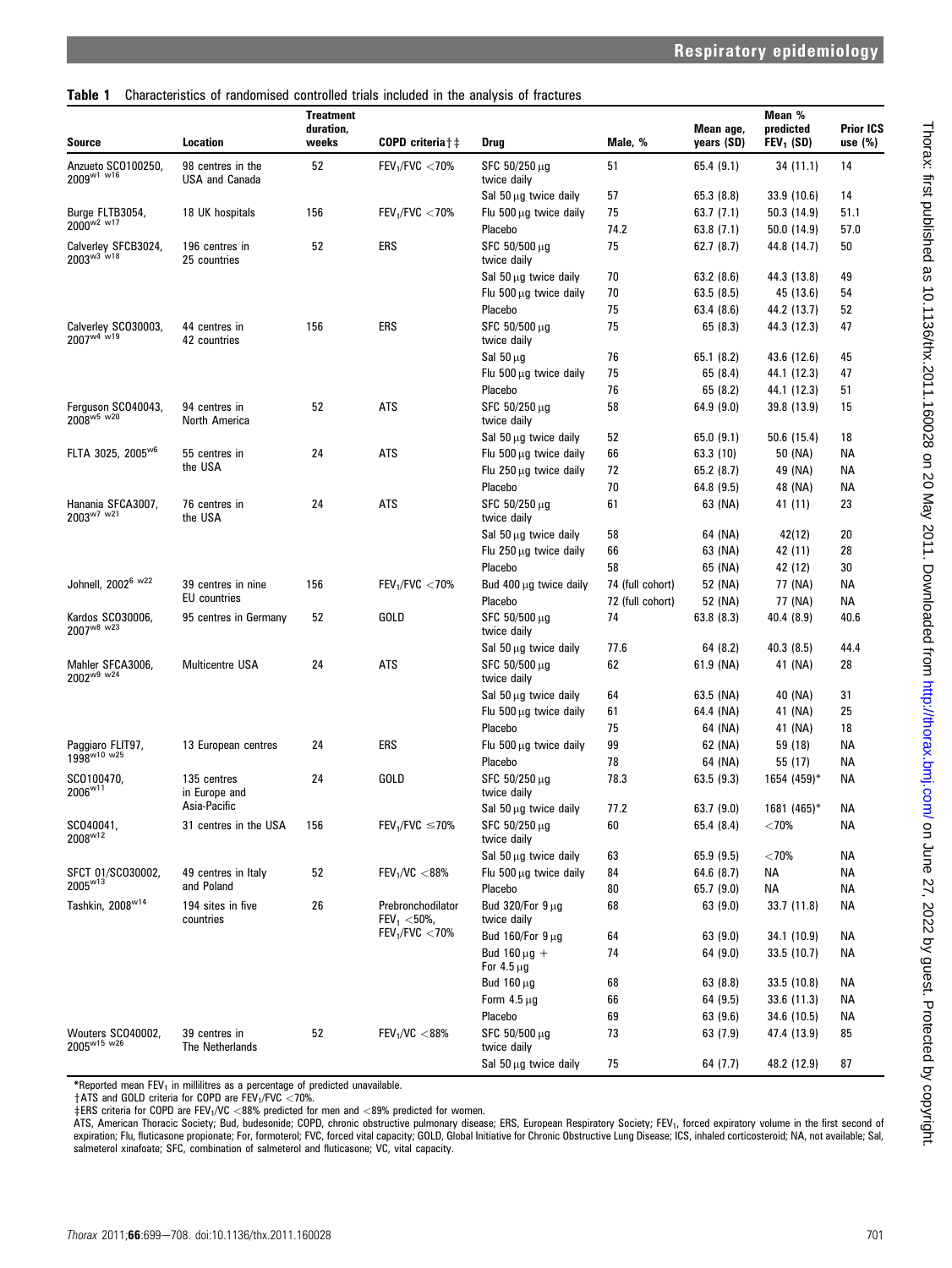event rate in a large trial population using Visual Rx, version  $2.0$ .<sup>17</sup> Herein, the NNH is the number of patients who need to be treated with ICS for an additional patient to be harmed by a fracture.

ORs from the observational studies were pooled separately from the RCTs, using the inverse variance, fixed effect model. We assumed similarity between the RR and OR because fractures were rare events.<sup>18</sup> We prespecified the choice of data for analysis, starting preferentially with: (1) current and/or recent users' versus remote users or non-users; (2) use within the past  $6$  months—1 year versus remote users or non-users; and  $(3)$  any exposure versus non-exposure. To estimate a dose-response trend as log ORs across different exposure levels, we used inverse

variance-weighted least squares regression to pool studies that reported dose-specific risk estimates with one referent category. The adjusted OR and their CIs, and the dose of ICS as beclomethasone equivalents in each exposure level, were abstracted. We estimated the median dose for each exposure level when only dose ranges were available. We assumed that open-ended exposure levels would follow the same range pattern as the previous levels. The dose-response analysis was carried out in Stata 10.0.

#### RESULTS

The flow chart of study selection is shown in figure 1. A total of 16 RCTs and seven observational studies fulfilled our inclusion criteria for the meta-anaysis.

#### Table 2 Risk of bias assessment and fracture outcomes in RCTs of inhaled corticosteroids in COPD

| <b>Source</b>                                            | Sequence<br>qeneration                 | <b>Allocation</b><br>concealment | AE monitoring*                                                                                                     | Drug (n)                                                | <b>Fracture</b><br>events         | Discontinued, n (%)                          | Loss to<br>follow-up, $n$ (%)             |
|----------------------------------------------------------|----------------------------------------|----------------------------------|--------------------------------------------------------------------------------------------------------------------|---------------------------------------------------------|-----------------------------------|----------------------------------------------|-------------------------------------------|
| Anzueto SCO100250,<br>2009 <sup>w1 w16</sup>             | Adequate, centrally<br>generated block | Adequate                         | AEs and SAEs recorded<br>after study medication but<br>no later than last date<br>after study medication           | SFC (394)<br>Sal (403)                                  | 3<br>0                            | 125 (32)<br>156 (39)                         | 6(1.5)<br>12(3)                           |
| Burge FLTB3054,<br>2000 <sup>w2</sup> w17                | Adequate, computer<br>generated        | Adequate                         | AEs and SAEs recorded<br>throughout the study                                                                      | Flu $(n=376)$<br>Placebo $(n=375)$                      | 4<br>$\overline{7}$               | 160 (43)<br>195 (53)                         | 16 (4.3)<br>18 (4.9)                      |
| Calverley SFCB3024,<br>$2003^{w3}$ w <sub>18</sub>       | Adequate, computer<br>qenerated        | Adequate                         | AEs or SAEs occurring<br>during treatment                                                                          | SFC (358)<br>Sal (372)<br>Flu (374)                     | 3<br>0<br>$\overline{\mathbf{2}}$ | 89 (25)<br>119 (32)<br>108 (29)              | 8(2.2)<br>8(2.2)<br>8(2.1)                |
| Calverley SC030003,<br>2007 <sup>w4</sup> w19            | Adequate, central<br>allocation        | Adequate                         | AEs reviewed at each visit.<br>Prospectively specified data<br>capture for fracture events<br>and site of fracture | Placebo (361)<br>SFC (1546)<br>Sal (1542)<br>Flu (1552) | $\mathbf{1}$<br>78<br>61<br>65    | 140 (39)<br>522 (34)<br>561 (37)<br>587 (38) | 6(1.7)<br>29 (1.9)<br>15(1.0)<br>24 (1.6) |
| Ferguson SC040043,<br>2008 <sup>w5</sup> w20             | Unclear                                | Unclear                          | AEs collected at start<br>and end                                                                                  | Placebo (1544)<br>SFC (394)<br>Sal (388)                | 57<br>3<br>3                      | 673 (44)<br>117 (30)<br>149 (38)             | 21(1.4)<br>10(2.5)<br>10(2.6)             |
| FLTA 3025, 2005 <sup>w6</sup>                            | Unclear                                | Unclear                          | AEs and SAEs recorded<br>at each visit                                                                             | Flu (434)<br>Placebo (206)                              | 3<br>0<br>$\mathbf{1}$            | 147 (34)<br>79 (38)                          | ΝA<br>ΝA                                  |
| Hanania SFCA3007,<br>2003 <sup>w7</sup> w21              | Unclear                                | Unclear                          | AE reporting at each visit                                                                                         | SFC (178)<br>Sal (177)<br>Flu (183)<br>Placebo (185)    | 0<br>0<br>1                       | 53 (30)<br>57 (32)<br>49 (27)<br>59 (32)     | <b>NA</b><br><b>NA</b><br>ΝA<br>ΝA        |
| Johnell, $2002^6$ w22                                    | Unclear                                | Unclear                          | Spine x-rays on 653 patients<br>at beginning and end of trial                                                      | Bud (322)<br>Placebo (331)                              | 5<br>3                            | ΝA<br>ΝA                                     | 0<br>0                                    |
| Kardos SCO30006,<br>2007 <sup>w8</sup> w <sub>23</sub>   | Adequate, centrally<br>generated       | Adequate                         | AEs and SAEs recorded<br>during run in and follow-up                                                               | SFC (507)<br>Sal (487)                                  | $\mathbf{1}$<br>$\mathbf{1}$      | 99 (20)<br>103 (21)                          | 4(0.8)<br>3(0.6)                          |
| Mahler SFCA3006,<br>2002 <sup>w9</sup> w24               | Unclear                                | Unclear                          | AEs and SAEs documented                                                                                            | SFC (165)<br>Sal (160)<br>Flu (168)                     | 0<br>0<br>$\mathbf{1}$<br>0       | 52 (32)<br>45 (28)<br>68 (41)                | ΝA<br><b>NA</b><br><b>NA</b>              |
| Paggiaro FLIT97,<br>$1998^{w10}$ w <sub>25</sub>         | Adequate, computer<br>qenerated        | Adequate                         | AE defined as untoward<br>medical occurrence during<br>treatment                                                   | Placebo (181)<br>Flu (142)<br>Placebo (139)             | $\mathbf{1}$<br>0                 | 69 (38)<br>19 (13)<br>27 (19)                | ΝA<br>0<br>2(1.4)                         |
| SC0100470, 2006 <sup>w11</sup>                           | Unclear                                | Unclear                          | AEs and SAEs recorded at<br>each study visit                                                                       | SFC (518)<br>Sal (532)                                  | 1<br>0                            | 59 (11)<br>74 (14)                           | ΝA<br><b>NA</b>                           |
| SC040041, 2008 <sup>w12</sup>                            | Unclear                                | Unclear                          | On therapy AEs and SAEs<br>monitored                                                                               | SFC (92)<br>Sal (94)                                    | $\mathbf{1}$<br>1                 | 36 (39)<br>39 (42)                           | <b>NA</b><br><b>NA</b>                    |
| SFCT 01/SC030002,<br>$2005^{w13}$                        | Unclear                                | Unclear                          | All AEs occurring after<br>subject consent until end<br>of follow-up                                               | Flu (131)<br>Placebo (125)                              | $\mathbf{1}$<br>0                 | 34 (26)<br>40 (32)                           | NA<br><b>NA</b>                           |
| Tashkin, $2008^{\text{w14}}$                             | Computer generated<br>in each centre   | Unclear                          | AEs checked at each clinic<br>visit, and during the final<br>follow-up telephone call                              | Bud/For(845)<br>Bud (275)<br>For (284)                  | 1<br>1<br>1                       | 125 (15)<br>63 (23)<br>61 (22)               | 13(1.5)<br>4(1.5)<br>1(0.4)               |
| Wouters SC040002,<br>2005 <sup>w15</sup> w <sub>26</sub> | Adequate                               | Adequate                         | AE collected at start and<br>end of treatment                                                                      | Placebo (300)<br>SFC (189)<br>Sal (184)                 | 0<br>5<br>5                       | 77 (26)<br>34 (18)<br>46 (25)                | 7(2.3)<br>0<br>0                          |

\*All RCTs were double-blinded.

AE, adverse event; Bud, budesonide; COPD, chronic obstructive pulmonary disease; Flu, fluticasone propionate; For, formoterol; For/Bud, combination of formoterol and budesonide; NA, not available; RCT, randomised controlled trial; SAE, serious adverse event; Sal, salmeterol xinafoate; SFC, combination of salmeterol and fluticasone.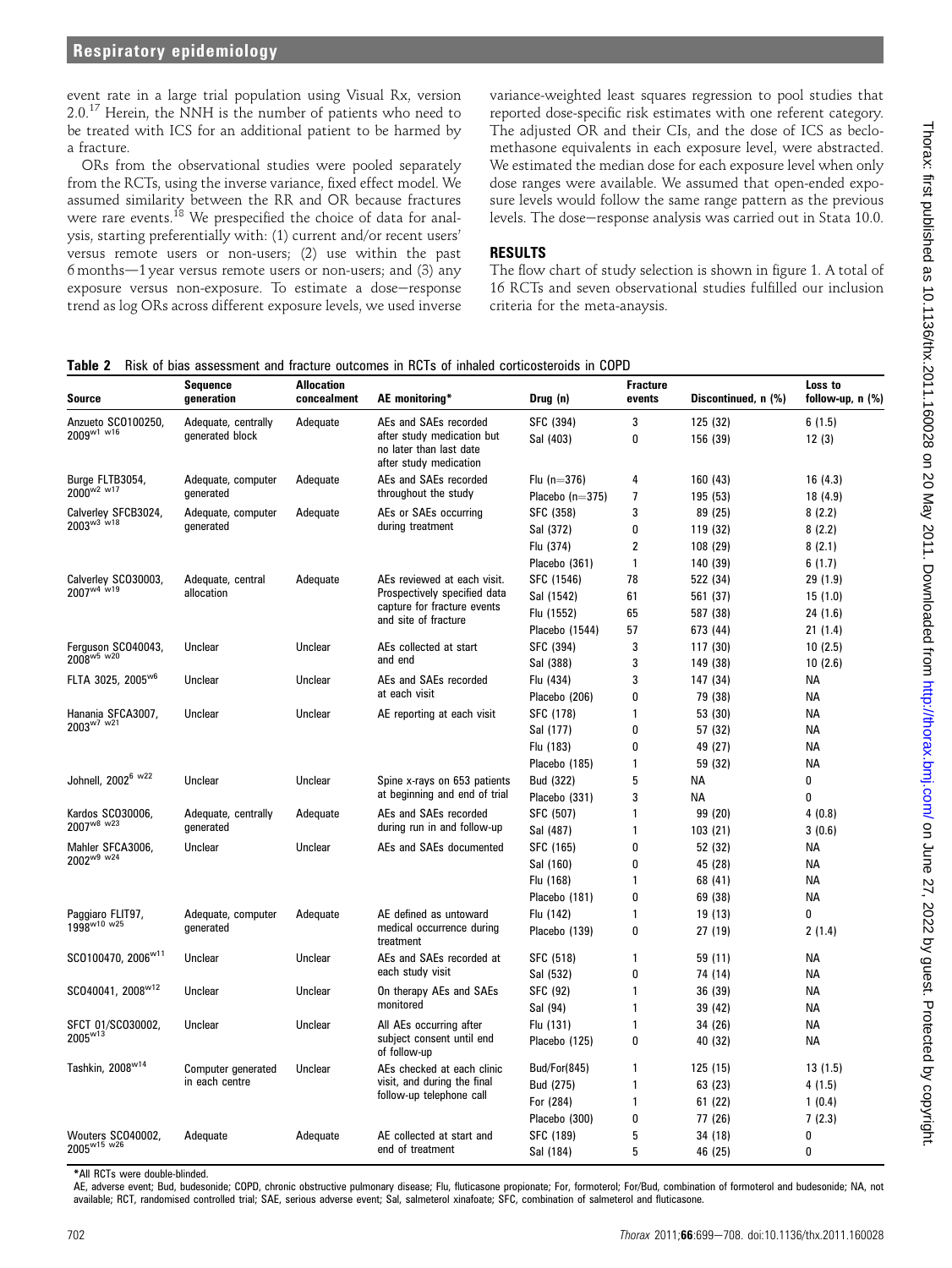#### Randomised controlled trials Trial characteristics

Characteristics of the included trials are shown in table 1. There were a total of 17 513 participants with COPD, with 9143 on ICS compared with 8370 controls. The duration of the trials ranged from 24 to 156 weeks, with a mean of 90 weeks across studies.<sup>6 w1-w15</sup> (Note that references prefixed with 'w' can be found in the online supplement.)

Inhaled fluticasone was evaluated in 14 trials, while inhaled budesonide was used in two trials.<sup>6 w14</sup> Trials tended to enrol participants with severe COPD, as the mean forced expiratory volume in 1 s (FEV<sub>1</sub>) of the participants was <50% for<br>nine of the trials.<sup>w1 w3—w5 w7—9 w14 w15 There was a predomi-</sup> nance of men (>50% male participants in every trial), with the mean ages typically in the  $60-70$  year range. Where reported, prior ICS use was noted in  $25-50%$  of the participants, except for two trials with past ICS exposure for  $\sim$ 20% of patients.w1 w5

Trial quality was variable (table 2). All the RCTs had blinding of participants and personnel. Discontinuation rates varied from no withdrawals to 53%, with some evidence of differentially higher losses in placebo arms.<sup>w2 w4</sup> However, many of the patients who discontinued the assigned intervention appeared to remain available for follow-up, as the reported losses only ranged from none to 4.9%. Seven RCTs provided detailed descriptions regarding blinding, adequate sequence generation, allocation concealment and clear reporting of loss to follow-up, and were at low risk of bias. $w1-w4$  w<sup>8</sup> The remaining nine RCTs were at unclear risk of bias owing to lack of clarity in reporting the methods of random-<br>isation.<sup>6</sup> w<sup>5-w7 w9</sup> w<sup>11-w14</sup> None of the trials was designed specifically to evaluate fractures, and the data on fractures were extracted from listings of adverse events, except for subsets of participants in two trials where bone outcomes were measured in detail.<sup>5 6</sup> Five trials gave details on systemic corticosteroid use for COPD exacerbations, and four of the trials showed

|                                                                                  | <b>ICS</b>   |      | No ICS         |      |        | Peto OR                                 | Peto OR                            |
|----------------------------------------------------------------------------------|--------------|------|----------------|------|--------|-----------------------------------------|------------------------------------|
| <b>Study or Subgroup</b>                                                         | Events Total |      |                |      |        | Events Total Weight Peto, Fixed, 95% CI | Peto, Fixed, 95% CI                |
| 4.2.1 ICS-LABA vs LABA                                                           |              |      |                |      |        |                                         |                                    |
| Anzueto SCO100250 2009                                                           | 3            | 394  | $\mathbf 0$    | 403  | 1.0%   | 7.60 (0.79 to 73.27)                    |                                    |
| Calverley SCO30003 2007                                                          | 78           | 1546 | 61             | 1542 | 43.0%  | 1.29 (0.92 to 1.81)                     | ⊢                                  |
| Calverley SFCB3024 2003                                                          | 3            | 358  | 0              | 372  | 1.0%   | 7.73 (0.80 to 74.55)                    |                                    |
| Ferguson SCO40043 2008                                                           | 3            | 394  | 3              | 388  | 1.9%   | 0.98 (0.20 to 4.90)                     |                                    |
| Hanania SFCA3007 2003                                                            | 1            | 178  | 0              | 177  | 0.3%   | 7.35 (0.15 to 370.30)                   |                                    |
| Kardos SCO30006 2007                                                             | 1            | 507  | 1              | 487  | 0.6%   | 0.96 (0.06 to 15.39)                    |                                    |
| Mahler SFCA3006 2002                                                             | 0            | 165  | 0              | 160  |        | Not estimable                           |                                    |
| SCO100470 2006                                                                   | 1            | 518  | 0              | 532  | 0.3%   | 7.59 (0.15 to 382.72)                   |                                    |
| SCO40041 2008                                                                    | 1            | 92   | 1              | 94   | 0.6%   | 1.02 (0.06 to 16.46)                    |                                    |
| Tashkin 2008                                                                     | 1            | 845  | 1              | 284  | 0.5%   | 0.27 (0.01 to 6.52) $\triangleleft$     |                                    |
| Wouters SCO40002 2005                                                            | 5            | 189  | 5              | 184  | 3.2%   | 0.97 (0.28 to 3.41)                     |                                    |
| Subtotal (95% CI)                                                                |              | 5186 |                | 4623 | 52.5%  | 1.34 (0.99 to 1.82)                     |                                    |
| <b>Total events</b>                                                              | 97           |      | 72             |      |        |                                         |                                    |
| Heterogeneity: $\chi^2$ =7.54, df=9 (p=0.58); l <sup>2</sup> =0%                 |              |      |                |      |        |                                         |                                    |
| Test for overall effect: $Z=1.86$ (p=0.06)                                       |              |      |                |      |        |                                         |                                    |
|                                                                                  |              |      |                |      |        |                                         |                                    |
| 4.2.2 ICS alone vs Placebo                                                       |              |      |                |      |        |                                         |                                    |
| Burge FLTB3054 2000                                                              | 4            | 376  | 7              | 375  | 3.5%   | 0.57 (0.17 to 1.89)                     |                                    |
| Calverley SCO30003 2007                                                          | 65           | 1552 | 57             | 1544 | 38.0%  | 1.14 (0.79 to 1.64)                     |                                    |
| Calverley SFCB3024 2003                                                          | 2            | 374  | $\mathbf{1}$   | 361  | 1.0%   | 1.88 (0.20 to 18.17)                    |                                    |
| FLTA3025 2005                                                                    | 3            | 434  | 0              | 206  | 0.8%   | 4.39 (0.39 to 49.66)                    |                                    |
| Hanania SFCA3007 2003                                                            | 0            | 183  | 1              | 185  | 0.3%   | 0.14 (0.00 to 6.90) $\triangleleft$     |                                    |
| Johnell 2002                                                                     | 5            | 322  | 3              | 331  | 2.6%   | 1.70 (0.42 to 6.87)                     |                                    |
| Mahler SFCA3006 2002                                                             | 1            | 168  | 0              | 181  | 0.3%   | 7.98 (0.16 to 403.44)                   |                                    |
| Paggiaro FLIT97 1998                                                             | 1            | 142  | 0              | 139  | 0.3%   | 7.23 (0.14 to 364.68)                   |                                    |
| <b>SFCT01 2005</b>                                                               | 1            | 131  | 0              | 125  | 0.3%   | 7.06 (0.14 to 356.10)                   |                                    |
| Tashkin 2008                                                                     | 1            | 275  | $\overline{0}$ | 300  | 0.3%   | 8.09 (0.16 to 409.34)                   |                                    |
| Subtotal (95% CI)                                                                |              | 3957 |                | 3747 | 47.5%  | 1.19 (0.86 to 1.64)                     |                                    |
| <b>Total events</b>                                                              | 83           |      | 69             |      |        |                                         |                                    |
| Heterogeneity: $\chi^2$ =7.62, df=9 (p=0.57); l <sup>2</sup> =0%                 |              |      |                |      |        |                                         |                                    |
| Test for overall effect: Z=1.05 (p=0.29)                                         |              |      |                |      |        |                                         |                                    |
|                                                                                  |              |      |                |      |        |                                         |                                    |
| <b>Total (95% CI)</b>                                                            |              | 9143 |                | 8370 | 100.0% | 1.27 (1.01 to 1.58)                     |                                    |
| <b>Total events</b>                                                              | 180          |      | 141            |      |        |                                         |                                    |
| Heterogeneity: $\chi^2$ =15.43, df=19 (p=0.69); $1^2$ =0%                        |              |      |                |      |        |                                         | $\frac{1}{20}$<br>0.05<br>0.2<br>5 |
| Test for overall effect: Z=2.07 (p=0.04)                                         |              |      |                |      |        |                                         | ICS safe ICS harmful               |
| Test for subgroup differences: $\chi^2$ =0.28, df=1 (p=0.60), l <sup>2</sup> =0% |              |      |                |      |        |                                         |                                    |

Figure 2 Meta-analysis of odds of fracture with inhaled corticosteroid (ICS) exposure trials of patients with chronic obstructive pulmonary disease. LABA, long-acting  $\beta_2$ -agonist.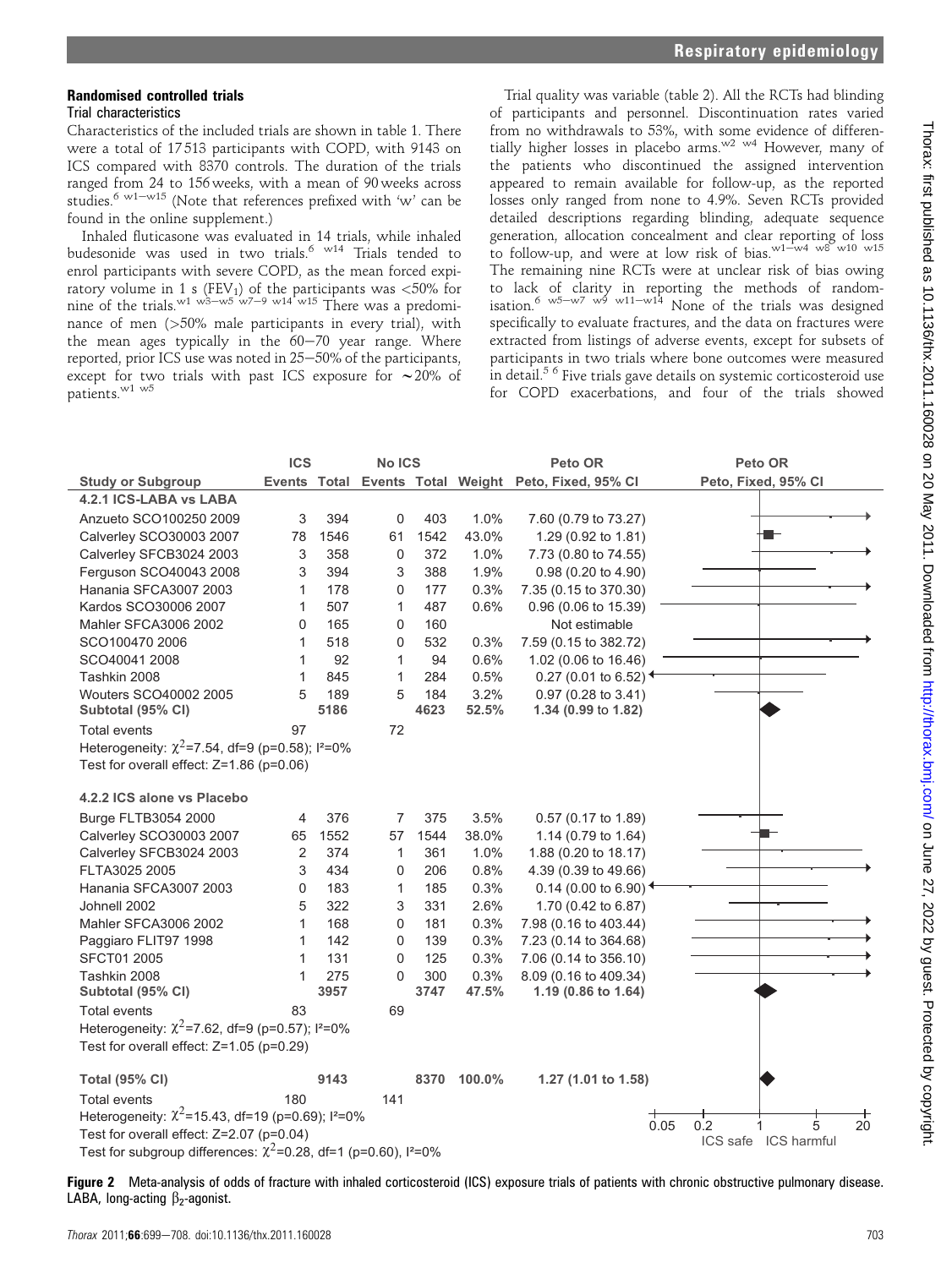a significantly higher use of oral corticosteroid in the non-ICS intervention arms (online table I).

#### Main findings

Across the mean trial duration of 90 weeks, ICS use was associated with a significant increase in the risk of fractures (180 of 9143 (2.0%) vs 141 of 8370 (1.7%) for control); Peto OR 1.27 (95% CI 1.01 to 1.58;  $p=0.04$ ) (figure 2). There was no evidence of statistical heterogeneity among the included trials  $(I^2=0\%)$ .

#### Sensitivity analysis

Fixed effect meta-analysis based on the Mantel-Haenszel model (without a continuity correction) yielded similar findings of an increased OR 1.26 (95% CI 1.01 to 1.59;  $p=0.04$ ) for fractures in RCTs of ICS in COPD.

The pooled Peto OR for seven trials with complete reporting of quality components was 1.23 (95% CI 0.97 to  $1.55$ ), w<sup>1-</sup> w<sup>4</sup> w<sup>8</sup> w<sup>10'</sup> w<sup>15</sup> as compared with a Peto OR of 1.73 (95% CI 0.80 to 3.73) for nine trials where some aspects regarding the process of randomisation were not fully<br>reported.<sup>6 w5—w7 w9 w11—w14</sup>

Restricting the pooled analysis to four long-term trials (each of 156 weeks duration)<sup>6 w2 w4 w12</sup> yielded a pooled OR of 1.19 (95% CI 0.94 to 1.51) that is slightly lower than the overall pooled estimate. This may be due to higher quality studies, or change in risk with time. However, the reliability of

fracture estimates from long-terms trials such as TORCH is limited by significantly higher oral corticosteroid exposure (online table 1) and withdrawals (with some crossover to ICS treatment) in the placebo arms.<sup>19</sup>

#### Publication bias

The funnel plot for fractures appeared to be symmetrical for the RCTs (online figure 1).

#### Number needed to harm

The NNH for fractures was estimated at 83 (95% CI 38 to 2107) over the 3 year ICS treatment period in the trial, based on the 5.1% fracture rates in the salmeterol and placebo arms for the TORCH trial.<sup>5</sup>

#### Observational studies

Details of the included studies and the risk of bias are shown in tables 3 and  $4.^{w27-w33}$  There were five nested case-control studies,  $w^{28}$  w<sup>29</sup> w<sup>31-w33</sup> and two cross-sectional studies.  $w^{27}$  w<sup>30</sup> Three of the studies were based in the USA, $w^{28-230}$  while the other four were in Europe. $w^{27}$   $w^{31-w33}$  There was a predominance of females in three studies. Fluticasone and/or budesonide were among the ICS evaluated in all the studies, except for one study that evaluated beclomethasone and triamcinolone.<sup>w30</sup> ICS exposure was estimated from dispensing records, and dosages were usually extrapolated from amounts dispensed. Some patients were identified through diagnostic codes for

#### Table 3 Characteristics of observational studies of inhaled corticosteroids (ICS) and fractures

| <b>Study</b>                                   | Design                               | <b>Fractures</b>                                               | Data source                                                                                       | <b>COPD</b> definition and<br>patient characteristics                                                                                                                                                                                                 | <b>Type of ICS</b>                                            |
|------------------------------------------------|--------------------------------------|----------------------------------------------------------------|---------------------------------------------------------------------------------------------------|-------------------------------------------------------------------------------------------------------------------------------------------------------------------------------------------------------------------------------------------------------|---------------------------------------------------------------|
| Gonnelli, 2010 <sup>w27</sup>                  | Cross-sectional                      | Vertebral                                                      | 57 Italian outpatient<br>pulmonary centres<br>January-December<br>2005, 3030 eligible<br>patients | Age $>50$ years, referred by<br>family physicians for COPD,<br>$FEV1/FVC < 70%$ , with recent<br>lateral CXR. Mean age 70 years,<br>58% males                                                                                                         | BDP, BUD, FP, TRIAM                                           |
| Johannes, 2005 <sup>w28</sup>                  | Nested CC                            | Non-vertebral mainly<br>(64%) upper or lower<br>limb fractures | <b>United Healthcare</b><br>database 1997-2001.<br>609 cases/6323 controls                        | Adults aged $\geq$ 40 years with<br>ICD-9 codes for COPD and<br>asthma (we used data on<br>patients with COPD only).<br>Mean age 52 years, 30% of<br>cases were male                                                                                  | FP, BDP, BUD, FLUNIS, TRIAM                                   |
| Lee, $2004^{\text{w29}}$                       | Nested CC                            | Non-vertebral                                                  | VA patients; 1708<br>cases/6817 controls                                                          | New patients with COPD<br>identified by ICD-9 coding.<br>Mean age 63 years, 95% male,<br>with 1.8 years follow-up                                                                                                                                     | TRIAM, BDP, FLUNIS, FP                                        |
| McEvoy, 1998 <sup>w30</sup>                    | Cross-sectional                      | Vertebral                                                      | Minneapolis VA 176<br>users/136 non-users                                                         | Selection criteria: (1) male<br>$>50$ years old; (2) primary<br>diagnosis COPD; (3) FEV1/FVC<br>ratio 70%; (4) smoking history<br>$\geq$ 20 pack-years; and (5) $>$ 5 refills<br>of a $\beta$ -agonist inhaler within<br>past year. Mean age 69 years | <b>BDP, TRIAM</b>                                             |
| Pujades-Rodríguez, 2007 <sup>w31</sup>         | Nested CC                            | Any                                                            | UK Health Improvement<br>Network database<br>1998-2005. 1235<br>cases/4598 controls               | COPD diagnosis based on general<br>practice records. Mean age 69 years,<br>40% males. Mean predicted FEV <sub>1</sub><br>of 58%. Controls matched by sex<br>and general practice                                                                      | BDP, FP, BUD                                                  |
| WEUSRTP1127 Miller.<br>2010 <sup>w32</sup> w34 | Nested CC Non-<br>vertebral fracture | Non-vertebral                                                  | UK GPRD 2003-2006.<br>1523 cases/1876 controls                                                    | COPD diagnosis on computerised<br>records. Age $\geq$ 45 years, 37% male.<br>Controls matched on age, sex,<br>general practice and duration in<br>cohort prior to index date                                                                          | Primary analysis FP, incomplete<br>reporting BDP and BUD data |
| WWE113669, 2008 <sup>w33</sup>                 | Nested CC                            | Non-vertebral                                                  | UK GPRD 1987-2000,<br>3105 cases/37 801<br>controls.                                              | COPD diagnosis on computerised<br>records. Age 50-85 years, 66%<br>male. Controls matched on age,<br>sex and general practice                                                                                                                         | FP, BUD, BDP                                                  |

BDP, beclomethasone; BUD, budesonide; CC, case-control; COPD, chronic obstructive pulmonary disease; CXR, chest x-ray; FEV<sub>1</sub>, forced expiratory volume in the first second of expiration; FLUNIS, flunisolide; FP, fluticasone, FVC, forced vital capacity; GPRD, General Practitioner Research Database; ICD, International Classification of Diseases; TRIAM, triamcinolone; VA, Veterans **Affairs**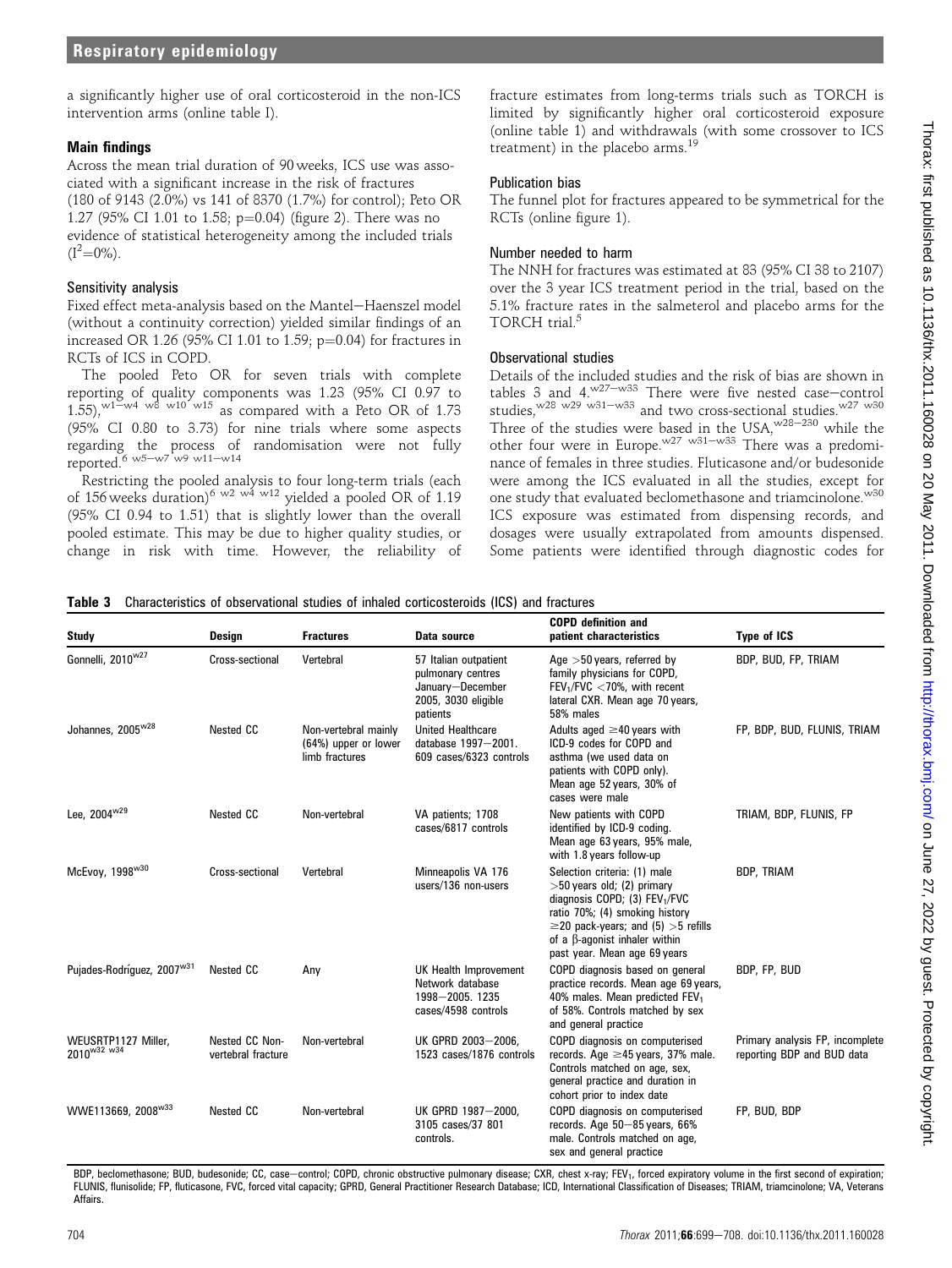| Study                                                                                               | Ascertainment of<br>outcome                                                                    | tot<br>Ascertainmen<br>exposure                                                                                                                                                       | Adjustments                                                                                                                                               | <b>Limitations</b> and bias                                                                                                                                                                                                 | ICS exposure (BDP equivalents<br>where available)                                                                                                                                                                                              | OR (95% CI)                                                                                                                                                     |
|-----------------------------------------------------------------------------------------------------|------------------------------------------------------------------------------------------------|---------------------------------------------------------------------------------------------------------------------------------------------------------------------------------------|-----------------------------------------------------------------------------------------------------------------------------------------------------------|-----------------------------------------------------------------------------------------------------------------------------------------------------------------------------------------------------------------------------|------------------------------------------------------------------------------------------------------------------------------------------------------------------------------------------------------------------------------------------------|-----------------------------------------------------------------------------------------------------------------------------------------------------------------|
| Gonnelli, 2010 <sup>w27</sup>                                                                       | Physicians assessed the lateral<br>CXR using MorphoExpress<br>software                         | of patients<br>and checking of medical<br>Direct interview<br>records                                                                                                                 | Age, gender, BMI, and COPD<br>severity                                                                                                                    | Exposure data from patient interviews are<br>or to establish temporal association.<br>ability to adjust for confounders<br>Cross-sectional design limits<br>subject to recall bias                                          | 250-1500 µg<br>$5th$ 00 $\frac{1}{2}$ /<br>$\leq$ 750 $\mu$ g                                                                                                                                                                                  | 1.36 $(0.93$ to 1.72)<br>1.40 (1.04 to 1.89)<br>1.26 (0.98 to 1.89)                                                                                             |
| Johannes, 2005 <sup>w28</sup>                                                                       | ICD-9 codes for non-verterbral<br>fractures, and claims for<br>physician or hospital care      | use in the past year prior<br>Pharmacy claims for ICS<br>to fracture                                                                                                                  | including oral corticosteroid<br>use, and health utilisation<br>for underlying respiratory<br>conditions, medications<br>Demographics, medical<br>disease | important confounding variables. Funded<br>by manufacturer of ICS<br>Reliance on ICD codes and insurance<br>claims. Relatively few subjects aged<br>≥65 years. Lack of adjustment for<br>No spirometric definition of COPD. | 30 days prior vs no current use<br>90 days prior vs no recent use<br>$168 - 504$ $\mu$ g<br>pu 0b9-605<br>$1 - 167$ $\mu$ g<br>6 <sub>1</sub> 0 <sub>18</sub> <                                                                                | 0.88(0.64 to 1.19)<br>1.05(0.53 to 2.07)<br>1.02 (0.77 to 1.36)<br>$0.82$ (0.54 to 1.26)<br>1.22 (0.67 to 2.25)<br>$0.86$ (0.59 to 1.25)                        |
| Lee, 2004 <sup>w29</sup>                                                                            | fractures. No specific validation<br>ICD-9 codes for non-vertebral<br>for this study           | pharmacy claims database<br>Based on outpatient                                                                                                                                       | Co-morbidities, medications,<br>annual hospitalisation and<br>oral corticosteroid use                                                                     | adjustment for potentially important<br>confounders, no lung function data.<br>No spirometric definition for COPD.<br>Reliance on ICD coding, lack of<br>Funded by manufacturer of ICS                                      | S21 ou so bit 669-008 S21<br>Current user (last 30 days)<br>Recent user (last 90 days)<br>$521$ ou sv $6n/601 < 521$<br>$10S < 300 \mu g$ vs no ICS<br>vs non-recent user<br>vs non current                                                    | 1.14(0.95 to 1.37)<br>$0.96$ (0.78 to 1.17)<br>1.20 (0.95 to 1.52)<br>1.20(0.94 to 1.54)<br>0.83(0.66 to 1.04)                                                  |
| McEvoy, 1998 <sup>w30</sup>                                                                         | x-rays independently reviewed<br>Lateral lumbar and thoracic<br>by blinded radiologists.       | $\text{records}, \text{ ICS use} \geq 4 \text{ pdfs}$<br>a day $\geq 6 \text{ months of past}$<br>year, and no more than 2<br>brief oral steroid courses.<br>pharmacy<br>Computerised | and General Health Status<br>Baseline Dyspnoea Index,<br>Activity Limitation Score<br>Smoking history, FEV <sub>1</sub> ,<br>Index                        | >50 years. Cross-sectional design limits<br>the ability to adjust for all confounders<br>Analysis restricted to male patients                                                                                               | at least 6 months of past year<br>$CSS$ use $\geq 4$ puffs a day for                                                                                                                                                                           | 1.38 (0.71 to 2.69)                                                                                                                                             |
| Pujades-Rodríguez, 2007 <sup>w31</sup>                                                              | electronic medical records<br>Any fracture recorded in<br>(13% were hip, and 9%<br>were wrist) | electronic prescribing records<br>ICS exposure based on                                                                                                                               | oral corticosteroid use, and<br>Age, predicted FEV <sub>1</sub> and<br>matched for sex and<br>general practice                                            | Reliance on general physician record for<br>diagnosis of COPD and outcome/exposure<br>No spirometric definition of COPD.<br>ascertainment                                                                                   | $801 - 1600 \mu g$<br>$101 - 200 \mu$ g<br>$201 - 400 \,\mu$ g<br>pri 008-10t<br>Any ICS use<br>$= 1600 \mu g$<br>$5th$ 00 $=$                                                                                                                 | $0.99$ (0.78 to 1.27)<br>1.74 (1.00 to 3.01)<br>1.12(0.97 to 1.29)<br>1.06 (0.88 to 1.28)<br>1.13 (0.87 to 1.46)<br>$1.17(0.95 - 1.44)$<br>$1.21(0.97 - 1.51)$  |
| WEUSRTP1127 Miller, 2010 <sup>w32 w34</sup>                                                         | for non-vertebral fracture<br><b>OxMIS</b> and Read codes                                      | electronic medical record<br>use in the<br>year prior to index date<br>Based on ICS                                                                                                   | medication vertebral fractures,<br>smoking status, concomitant<br>COPD hospitalisation, BMI,<br>co-morbidities                                            | Reliance on electronic medical<br>adjustment for potentially<br>Funded by manufacturer<br>important confounders,<br>record coding, lack of<br>no lung function data<br>of ICS                                               | Very high (2000 µg) vs none<br>Medium (750 µg) vs none<br>Current use (13-25 days)<br>Use in past 12 months vs<br>Recent use (26-52 days)<br>High (1500 µg) vs none<br>vs non-use in past year<br>vs non-use in past year<br>non-use past year | 1.25(1.07 to 1.47)<br>1.36 $(1.04 \text{ to } 1.77)$<br>1.06 (0.68 to 1.66)<br>1.10 $(0.84 \text{ to } 1.46)$<br>$0.90$ (0.67 to 1.20)<br>$0.92$ (0.69 to 1.24) |
| VVVVE113669, 2008 <sup>w33</sup>                                                                    | for first non-vertebral fracture<br><b>OxMIS</b> and Read codes                                | index date<br>ical record<br>use in the<br>electronic med<br>1 year prior to<br>Based on ICS                                                                                          | medication vertebral fractures<br>smoking status, concomitant<br>COPD hospitalisation, BMI,<br>co-morbidities                                             | No spirometric definition<br>Su<br>of COPD. Reliance on<br>manufacturer of ICS<br>electronic records,<br>lung function data.<br>Funding source:                                                                             | Recent user (last 31-90 days)<br>Current user (last 30 days)<br>Medium dose vs none<br>vs non-use past year<br>vs non-use past yea<br>High dose vs none<br>Low dose vs none                                                                    | $1.32$ (1.13 to 1.55)<br>1.42 (1.23 to 1.65)<br>1.39 (1.16 to 1.66)<br>1.51 (1.24 to $1.83$ )<br>1.35 (1.16 to 1.58)                                            |
| BDP, beclomethasone; BMI, body mass index; COPD, chronic obstructive pulmonary disease;<br>Systems. |                                                                                                |                                                                                                                                                                                       |                                                                                                                                                           | CXR, chest x-ray; FEV <sub>1</sub> , forced expiratory volume in the first second of expiration; ICD, International Classification of Diseases; OxMIS, Oxford Medical Information                                           |                                                                                                                                                                                                                                                |                                                                                                                                                                 |

Thorax: first published as 10.1136/thx.2011.160028 on 20 May 2011. Downloaded from http://thorax.bmj.com/ on June 27, 2022 by guest. Protected by copyright. on June 27, 2022 by guest. Protected by copyright. <http://thorax.bmj.com/> Thorax: first published as 10.1136/thx.2011.160028 on 20 May 2011. Downloaded from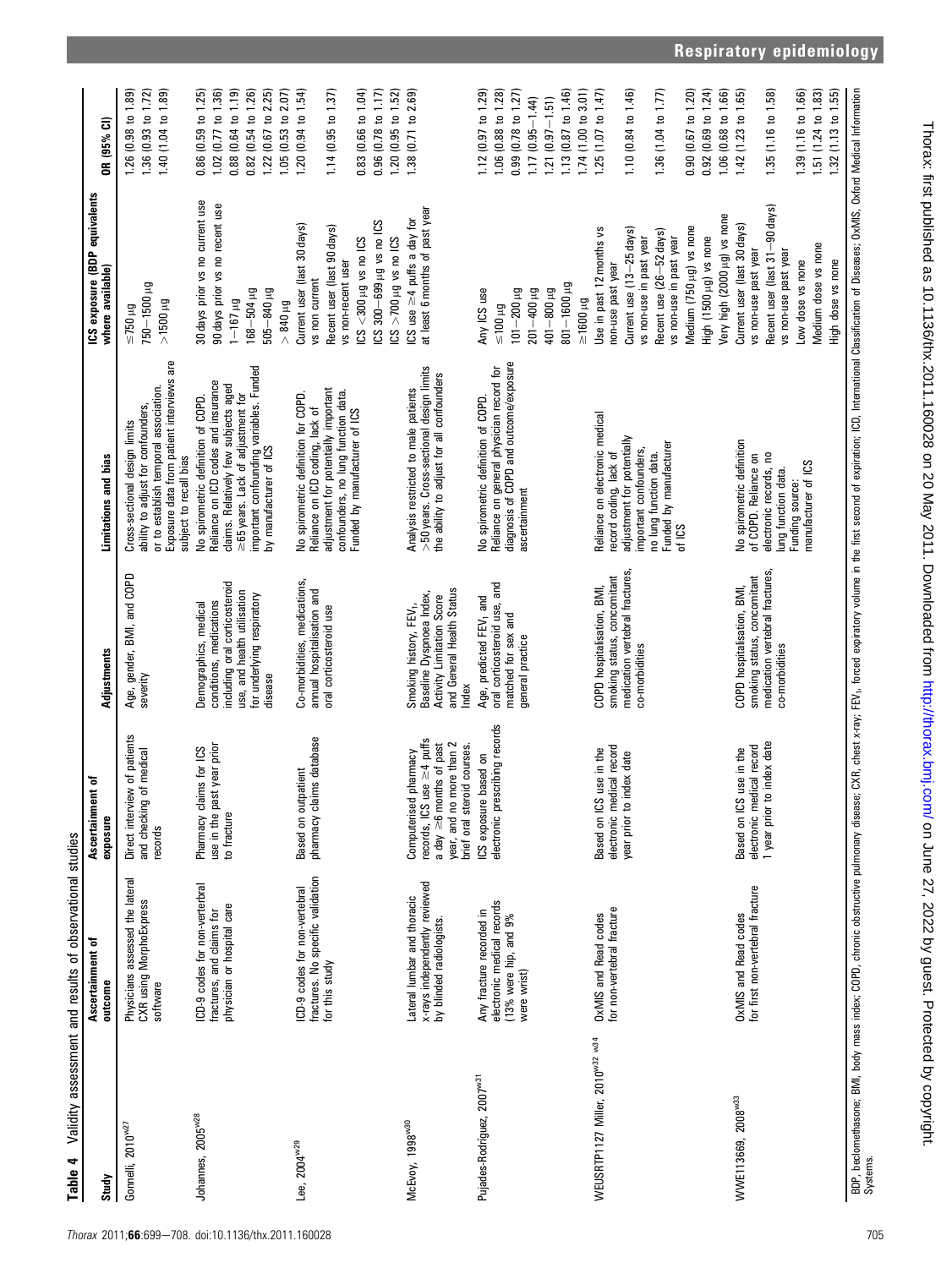COPD in electronic databases, and the extent of misclassification is unclear. Four studies were funded by manufacturers of ICS w<sub>28</sub> w<sub>29</sub> w<sub>32</sub> w<sub>33</sub>

Findings from the meta-analysis of observational studies according to exposure subcategories are shown in figure 3. The pooled estimate based on all seven studies, covering current or ever users versus non-users, showed an OR of 1.21 (95% CI 1.12 to 1.32; p<0.0001,  $I^2$ =37%). There were five studies that reported on current users compared with no current exposure which yielded a pooled OR of 1.27 (95% CI 1.14 to 1.41; p<0.0001;  $I^2=48\%$ . w<sup>28-w30</sup> w<sup>32 w33</sup> Four studies reported on recent users compared with no recent exposure, with very similar findings of a pooled OR of 1.24 (95% CI 1.12 to 1.37;  $p<0.0001; I<sup>2</sup>=29\%$ ).<sup>w28 w29 w32 w33</sup>

Exclusion of the study that did not enrol fluticasone or budesonide users<sup>w30</sup> did not change the direction or magnitude of the fracture risk for current or ever users (OR 1.21; 95% CI 1.11 to 1.32;  $p<0.001$ ) in a sensitivity analysis.

One study reported primarily on fluticasone, but provided some data on the category of 'other ICS' exposure involving beclomethasone and budesonide. Meta-analysis based on 'other ICS' category rather than 'fluticasone exposure' yielded a very similar OR of 1.20 (95% CI 1.11 to 1.29).<sup>w32</sup>

#### Dose-response meta-regression

Six observational studies were included in this<br>analysis.<sup>w27—w29 w31—w33</sup> Each 500 µg increase in beclomethasone dose equivalents was associated with a 9% increase in the likelihood of fractures, OR 1.09 (95% CI 1.06 to 1.12; p<0.001) (figure 4).

#### **DISCUSSION**

Our meta-analysis found consistent evidence on the adverse effects of the available long-term ICS (fluticasone and budesonide) treatment on fractures in patients with COPD. We found

#### Figure 3 Meta-analysis of odds of

fracture with subcategories of inhaled corticosteroid exposure in observational studies of patients with chronic obstructive pulmonary disease.



Figure 4 Meta-analysis of inhaled corticosteroids versus controls for fractures in observational studies.

a relative increase of  $>$  20% in the likelihood of fractures in RCTs and observational studies, Although the pooled estimates from the RCTs are dominated by a single large trial, and the lower bounds of the 95% CIs lie very close to unity, the totality of the evidence should be considered. Here, the consistency and similarity of the point estimates across study designs, the absence of statistical heterogeneity and the presence of a dose-response effect in the observational studies strengthen the confidence in this association.

#### Comparisons with previous analysis

Our consistent findings from trials and observational studies in COPD should be distinguished from previous underpowered meta-analyses limited to published trials, or observational

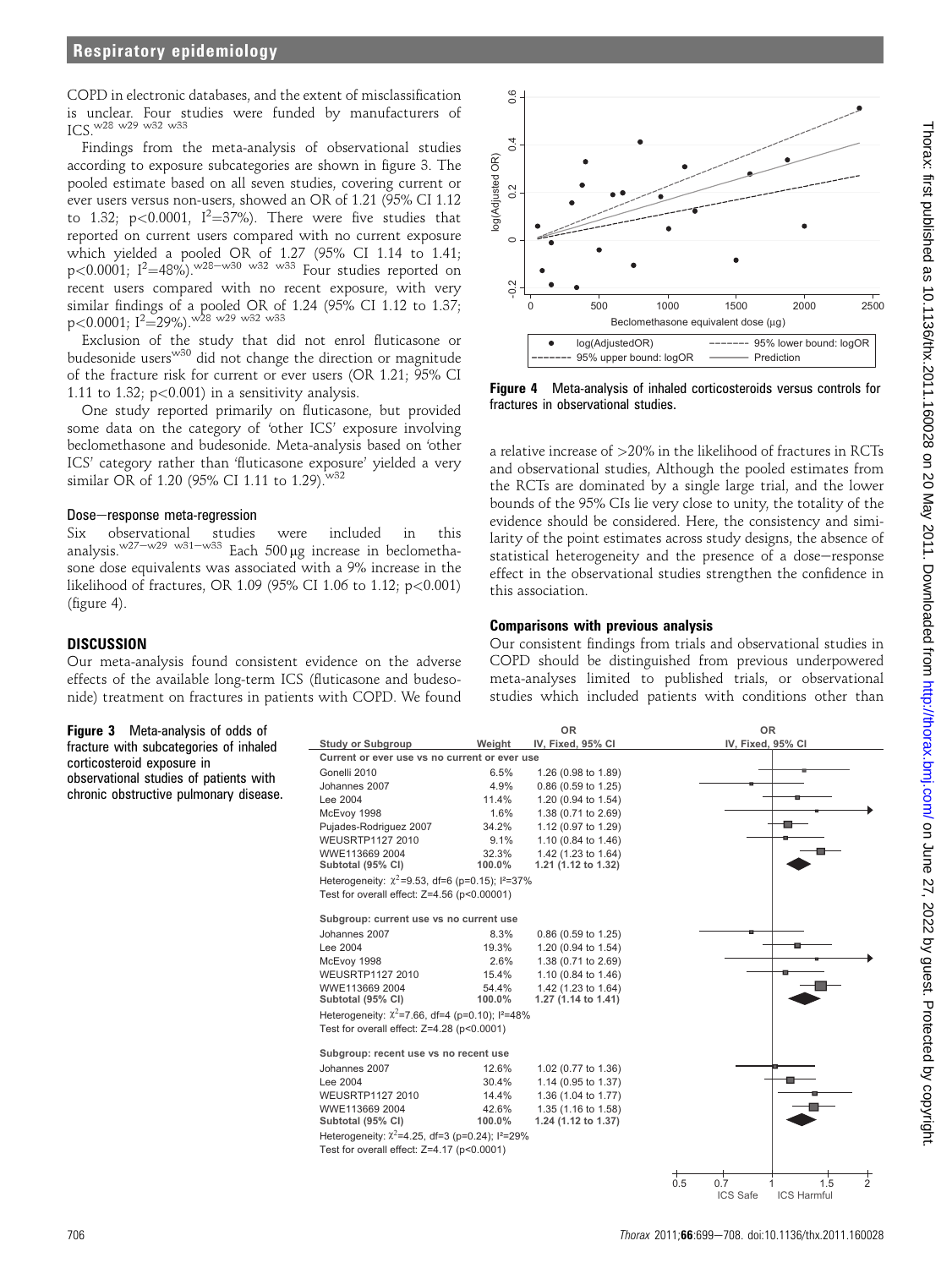COPD. A meta-analysis of ICS in older adults found no consistent risk based on three COPD trials and several observational studies that enrolled patients who did not have COPD.<sup>20</sup> Similarly, another meta-analysis reported no increase in fractures based on published data from three long-term trials.<sup>9</sup> There are also two Cochrane reviews that reported inconclusive findings on the link between ICS and fractures.<sup>21</sup> <sup>22</sup> Another pooled analysis limited to five published case-control studies which included those with other respiratory conditions such as asthma reported a dose-related increased relative fracture risk of 12% per 1000  $\mu$ g increase in beclomethasone equivalents.<sup>8</sup> In contrast, our comprehensive meta-analysis of clinical trials included unpublished data with sufficient power to reliably detect a relatively precise estimate of the increase in the likelihood of fractures among 17 513 patients with COPD.

The precise mechanisms by which ICS increase the risk of fractures in patients with COPD are uncertain. Patients with COPD are already at high risk from osteoporosis and fractures, which may stem from co-morbidity (eg, susceptibility to falls), nutritional deficiencies, inflammatory markers, and prior corticosteroid exposure.<sup>23</sup> A small portion of the ICS dose is systemically absorbed and systemic effects are recognised. At large doses, the adverse effects of ICS may come close to that of oral corticosteroids, known to cause increased bone resorption and decreased bone formation in a dose-dependent manner consistent with our dose-response analysis. $^{24}$ 

#### Limitations

The lower limit of the 95% CI for fracture risk from RCT data is close to the threshold of the null effect, thus introducing an element of uncertainty. Moreover, the trial data originate mainly from unpublished, non-peer-reviewed company reports. Absence of information in RCTs regarding timing of fracture in relation to ICS use also precludes meta-regression of fracture risk according to exposure duration. Most of the RCTs did not use specific methods to define and record fractures, and it is possible that misclassification or underascertainment occurred, although this should not have a differential effect in a double-blind study. Many trial participants had previous ICS exposure prior to joining the trial, and we noted differential oral corticosteroid exposure in control arms (online table 1), thus attenuating observable differences between groups.<sup>19</sup> While risk estimates from observational data were adjusted for concomitant medications, this was not so for the RCTs, and the extent of bisphosphonate use may affect the fracture risk.<sup>5</sup>

Data on budesonide are available from only two trials, $^6$  and there are no head to head long-term trials of fluticasone versus budesonide in COPD. We did not specifically evaluate trials of flunisolide, triamcinolone or mometasone as they are not licensed for COPD. Most trial participants were male, and studies were based on older ICS devices, limiting applicability. Observational studies are susceptible to residual confounding.

#### Future research

Future studies should evaluate the precise location of the fractures (peripheral vs central, traumatic vs non-traumatic), and whether the risk varies by COPD severity. Studies should attempt to determine whether concomitant bone-protective drugs can ameliorate this risk of fractures associated with ICS, and should recruit a larger proportion of postmenopausal women. The risk of fractures associated with the newer formulations of ICS needs to be assessed. The dose-response relationships for efficacy and safety need detailed evaluation so that the lowest effective dose can be prescribed.

#### Implications for clinical practice

The relative increase of  $\sim$  27% in fracture risk should be weighted against the  $20-25%$  relative reduction of COPD exacerbations. with a potential number needed to treat of 6 per year in preventing exacerbations.4 This contrasts with the fracture NNH of 83 over a 3-year period in the same trial population. Thus, the benefit/harm ratio may be less of a concern for patients with low underlying fracture risk but who have more severe COPD and are experiencing frequent exacerbations. However, as cumulative ICS exposure may be hazardous in older patients with multiple co-morbidities and low BMD, ICS treatment needs more careful consideration, and bone-protective drugs may be warranted.

#### Conclusions

Our findings suggest a dose-dependent increased risk of fractures associated with the long-term use of inhaled fluticasone or budesonide in patients with COPD. Clinicians should carefully consider the modest risk of fractures associated with ICS treatment, along with their adverse effects on other outcomes and balance this against the symptomatic benefits in reducing exacerbations.

Funding SS is supported by the Johns Hopkins Clinical Research Scholars Program. This publication was made possible by Grant Number 1KL2RR025006-03 from the National Center for Research Resources (NCRR), a component of the National Institutes of Health (NIH), and NIH Roadmap for Medical Research. Its contents are solely the responsibility of the authors and do not necessarily represent the official view of the NCRR or NIH. Information on the NCRR is available at http://www.ncrr.nih. gov/. Information on Re-engineering the Clinical Research Enterprise can be obtained from http://nihroadmap.nih.gov/clinicalresearch/overview-translational.asp.

#### Competing interests None.

**Contributors** YKL and SS conceptualised the review and drew up the protocol. YKL, SS and RC were involved in study selection and data extraction. YKL and RC performed the data analysis. YKL, RC and SS drafted and revised the manuscript.

Provenance and peer review Not commissioned; externally peer reviewed.

#### **REFERENCES**

- Suissa S, McGhan R, Niewoehner D, et al. Inhaled corticosteroids in chronic obstructive pulmonary disease. Proc Am Thorac Soc 2007;4:535-42.
- Global Initiative for Chronic Obstructive Lung-Disease (GOLD). Global Strategy for the Diagnosis, Management and Prevention of COPD. http://www.goldcopd.org (accessed 9 Dec 2010).
- Singh S, Amin AV, Loke YK. Long-term use of inhaled corticosteroids and the risk of pneumonia in chronic obstructive pulmonary disease: a meta-analysis. Arch Intern Med 2009;169:219-29.
- 4. **Singh S,** Loke YK. An overview of the benefits and drawbacks of inhaled corticosteroids in chronic obstructive pulmonary disease. Int J Chron Obstruct Pulmon  $Dis$  2010: $5:189-95$ .
- Ferguson GT, Calverley PMA, Anderson JA, et al. Prevalence and progression of osteoporosis in patients with COPD: results from the TOwards a Revolution in COPD Health study. Chest 2009;136:1456-65.
- 6. **Johnell O,** Pauwels R, Lofdahl CG, et al. Bone mineral density in patients with chronic obstructive pulmonary disease treated with budesonide Turbuhaler. Eur Respir J 2002;19:1058-63.
- 7. Scanlon PD, Connett JE, Wise RA, et al. Loss of bone density with inhaled triamcinolone in Lung Health Study II. Am J Respir Crit Care Med 2004;170:1302-9.
- 8. Weatherall M, James K, Clay J, et al. Dose-response relationship for risk of nonvertebral fracture with inhaled corticosteroids. Clin Exp Allergy 2008;38:1451-8.
- Drummond MB, Dasenbrook EC, Pitz MW, et al. Inhaled corticosteroids in patients with stable chronic obstructive pulmonary disease: a systematic review and meta-analysis. JAMA 2008;300:2407-16.
- 10. Loke YK, Kwok CS, Singh S. Risk of myocardial infarction and cardiovascular death associated with inhaled corticosteroids in COPD. Eur Respir J 2010;35:1003-21.
- 11. GlaxoSmithKline. GlaxoSmithKline Clinical Trials Register. http://www.gskclinicalstudyregister.com/.
- 12. **AstraZeneca.** Astra Zeneca Clinical Trials Register. http://www. astrazenecaclinicaltrials.com/.
- 13. Loke YK, Price D, Herxheimer A. Chapter 14: Adverse effects. In: Higgins JPT, Green S, eds. Cochrane Handbook for Systematic Reviews of Interventions. Chichester (UK): John Wiley & Sons, 2008:442-4.
- 14. **Bradburn MJ,** Deeks JJ, Berlin JA, et al. Much ado about nothing: a comparison of the performance of meta-analytical methods with rare events. Stat Med 2007;26:53-77.